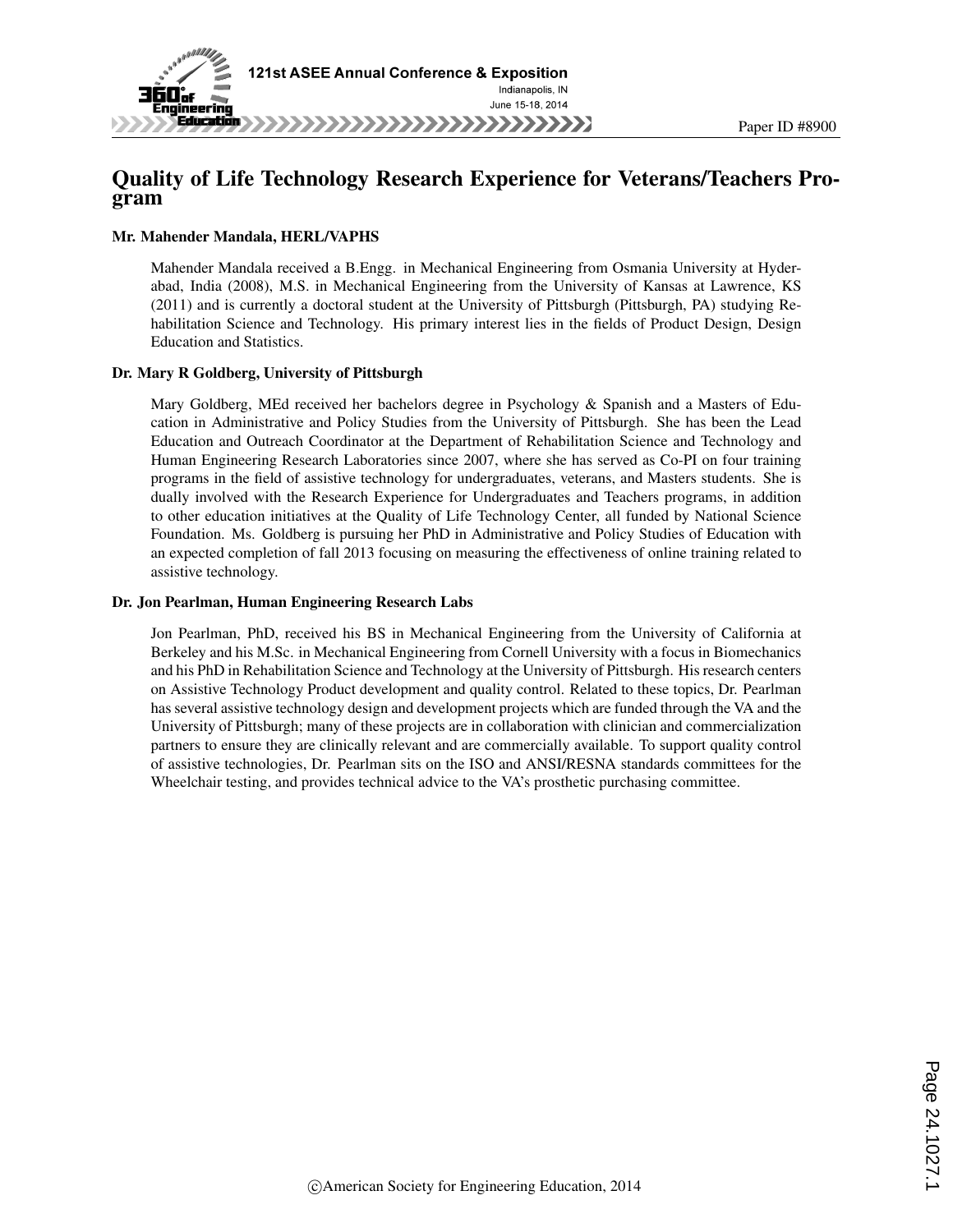# **Quality of Life Technology Research Experience for Veterans and Teachers**

Introduction and background

Over half a million veterans have utilized the education benefits of the post 9/11 G.I. Bill [1]. It is estimated that over two million persons with military experience will enroll in post-secondary institutions in the near future [2]. Veterans returning to school often require an adjustment period, time to relearn study skills and reacquaint themselves with student life [3]. Furthermore, a subset of this special student population includes veterans who have acquired disabilities through trauma and who could require an additional adjustment period and support system to academic life. As veteran friendly campuses, the University of Pittsburgh (Pitt) and Carnegie Mellon University (CMU) run specific programs to help veterans' transition. One such program out of the Quality of Life Technology (QoLT) Center (a collaborative effort between Pitt's Department of Rehabilitation Science and Technology and CMU's Robotics Institute to promote the independence of people with disabilities), the Experiential Learning for Veterans In Assistive Technology and Engineering (ELeVATE), provides an education transition program for veterans with disabilities (VwD) to continue their rehabilitation therapy, engage in research, and receive supplemental instruction in preparation to enter (or re-enter) engineering and technical degree programs. ELeVATE allows VwD to acquire essential technical skills (design, machining, software, technical writing) in an immersive academic environment collaborating and working with an interdisciplinary team of masters', doctoral, and other rehabilitation engineering students and PhD and MD faculty. Additionally, the veterans are provided with support networks in our region along with counseling. ELeVATE strives to be a model program that demonstrates the feasibility of a vocational rehabilitation program extended to rehabilitation care and academic preparation.

On the other end of this spectrum, K-12 students face different but an equally challenging set of issues resulting in missed opportunities and lower educational achievement [4]. The National Science Board has expressed concern with the current state of affairs in K-12 education specifically with "the growing inequality of K-12 students' access to a solid math and science education" [5]. The students exiting the K-12 schools are often under-prepared for a career in STEM (Science Technology Engineering and Math) and require remedial courses to begin postsecondary education [6]. One of the problems identified by the National Science Foundation is the growing number of inadequately trained STEM teachers [7]. Research has shown that well equipped and knowledgeable teachers in precollege grades can improve the educational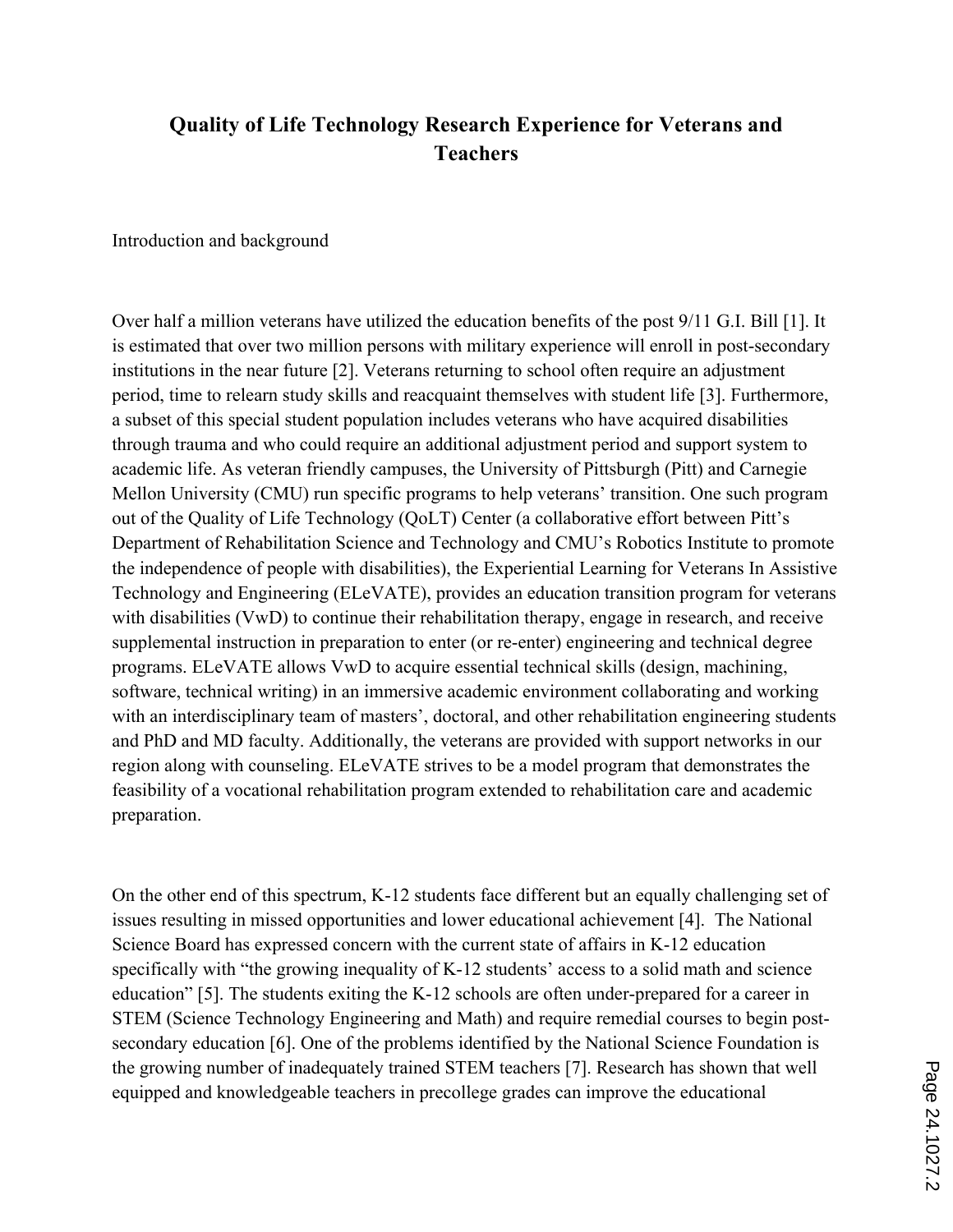achievements of their students [National Science 5]. In an effort to enhance teachers' pedagogical techniques and provide resources for professional development through the teachers' career, the Nation Science Foundation has facilitated the Research Experience for Teachers (RET) program for over two decades. QoLT runs one such RET program with an aim to bring an innovative product realization process to supplement STEM education in the local K-12 schools. The program differs from other RET initiatives in the process followed and continued contact with the teachers, by instituting year-round activities. It provides teams of K-12 teachers with an authentic 15-week research experience through product realization focus, opportunities for professional development through an intensive 4-week curriculum development workshop to help translate the knowledge and skills the teachers obtained to the schools and subsequently their students. Another unique component is the culminating local student design competition between the teachers' participating schools. The top teams are awarded an internship in QoLT labs.

RET and ELeVATE both focus on engaging their respective target populations, STEM teachers from economically and racially diverse school districts in the RET program, and VwD in the ELeVATE program, in our QoLT research and development efforts. VwD represent a potential campus resource by increasing diversity and offering a different perspective to the student body due to their unique experience and training. Considering the potential benefits of linking these two diverse populations, a revised program combining the two efforts was initiated at QoLT. Titled Research Experience for Veterans and Teachers or REV/T, the program incorporates groups of VwD and local K-12 teachers in a single knowledge and skills training course followed by modules specifically tailored for each group. In the current paper, we look at the REV/T model and the eventual research questions we will be able to elaborate upon after we evaluate this year's data and complete multiple cohorts.

The REV/T model and program overview

The program is hosted at the Human Engineering Research Laboratories (HERL) part of Pitt's Department of Rehabilitation Science and Technology. This state-of-the-art facility houses research groups ranging from Biomechanics to Medical Robotics and Assistive Technology, in addition to a fully equipped prototyping and fabrication facility and an AT test lab. All REV/T participants have full access to these resources offering another avenue for experiential learning. Ability to quickly prototype ideas is a quintessential need of any design course, and REV/T participants are allowed access to prototyping tools ranging from the basic crafts to advanced desktop 3D printing.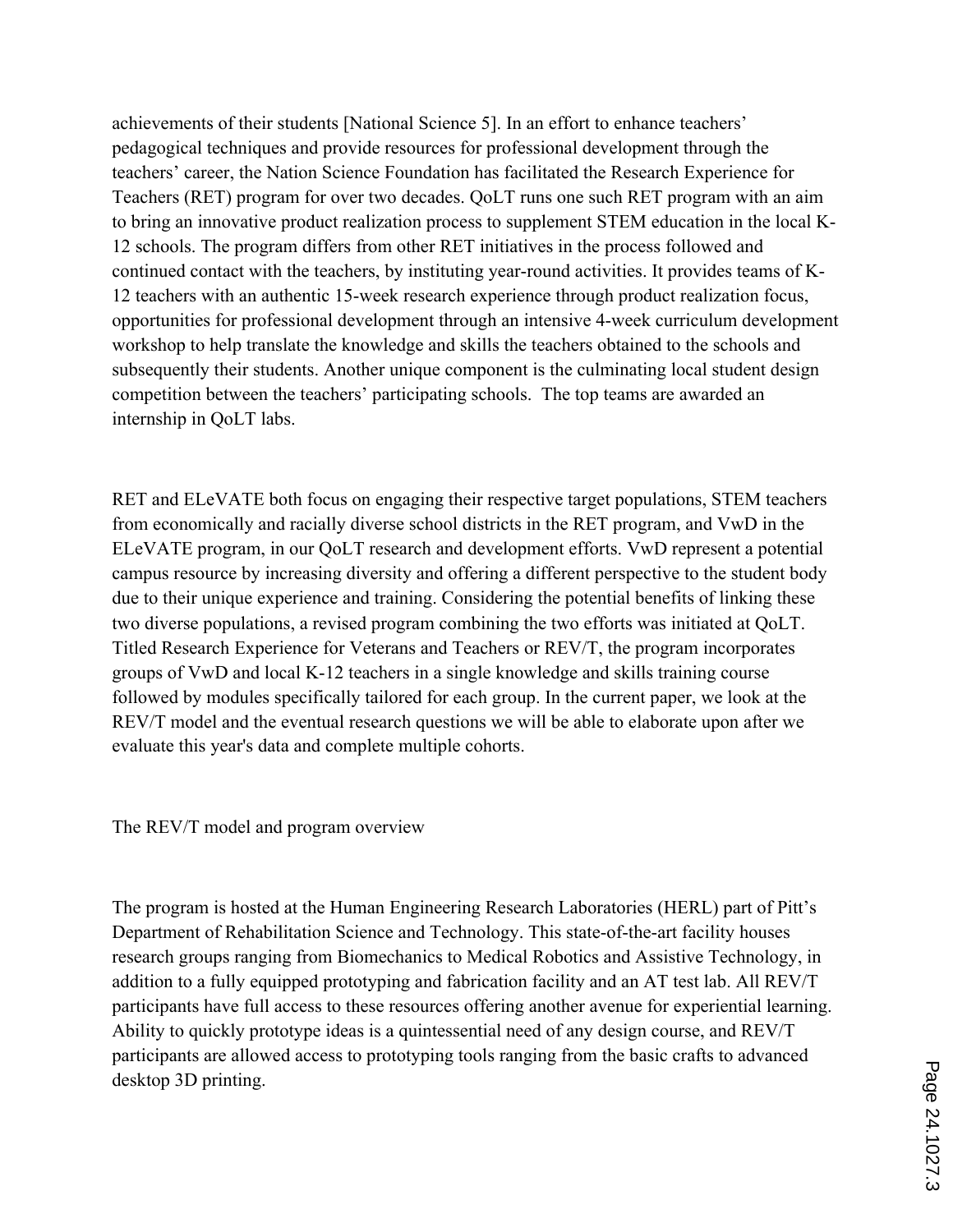REV/T is split into two main sessions: the first session (typically spring) focuses on an Assistive Technology (AT) project-based course where VwD and teachers collaborate on product design project(s), followed by the second session: a K-12 curriculum development session for the teachers and continuing research component as part of ELeVATE for the VwD (typically summer). There is continuous professional development that provides opportunities to both populations to acquire and improve their technical skills and gain a deeper understanding of the disability community. Using AT projects provides a motivational factor that might be missing in projects that traditionally focus on the artifacts of design itself rather than the benefits to humankind.

The AT projects are typically client oriented and follow the participatory action design principle. The involvement of the end-user in the product development process offers a more precise user requirement, particularly important in the case of AT that benefits a niche group. Depending on the project, the participants are split into two competing or complementary teams or like in the case of REV/T 2013, work on two different projects. The teams are mentored by faculty, other AT 'lead users' and graduate students who themselves have successfully completed the department's product realization courses and training.

The initial session of the REV/T that focuses on AT coursework covers product design and development with a particular emphasis on AT. The textbook "Product Design & Development" by Ulrich and Eppinger serves as the primary text for the course. The course work is delivered through a series of online multi-media lectures and homework followed by a weekly two to three hour in-class session where the teams work through the principles or methods learned from the online lectures with a particular focus on their project work. Much of the online instruction is carried out on a single website, which also serves as a portal for group discussion, client contact and homework submissions. Use of online collaborative technologies is actively recommended throughout the REV/T to enhance the participants' skills and allow them to experience the tools that resonate with the technology know-how and interests of contemporary students.

The teams follow the product design process as they continue client focused AT design with an end goal to develop a minimum of a proof of concept prototype and a business plan for commercialization. VwDs and teachers then split into different programs aligning closely with their respective end goals. The teachers continue with their experiential learning and work on developing the syllabus to incorporate a product realization based STEM module in their respective K-12 classes for the immediate academic session (fall). They use the tools and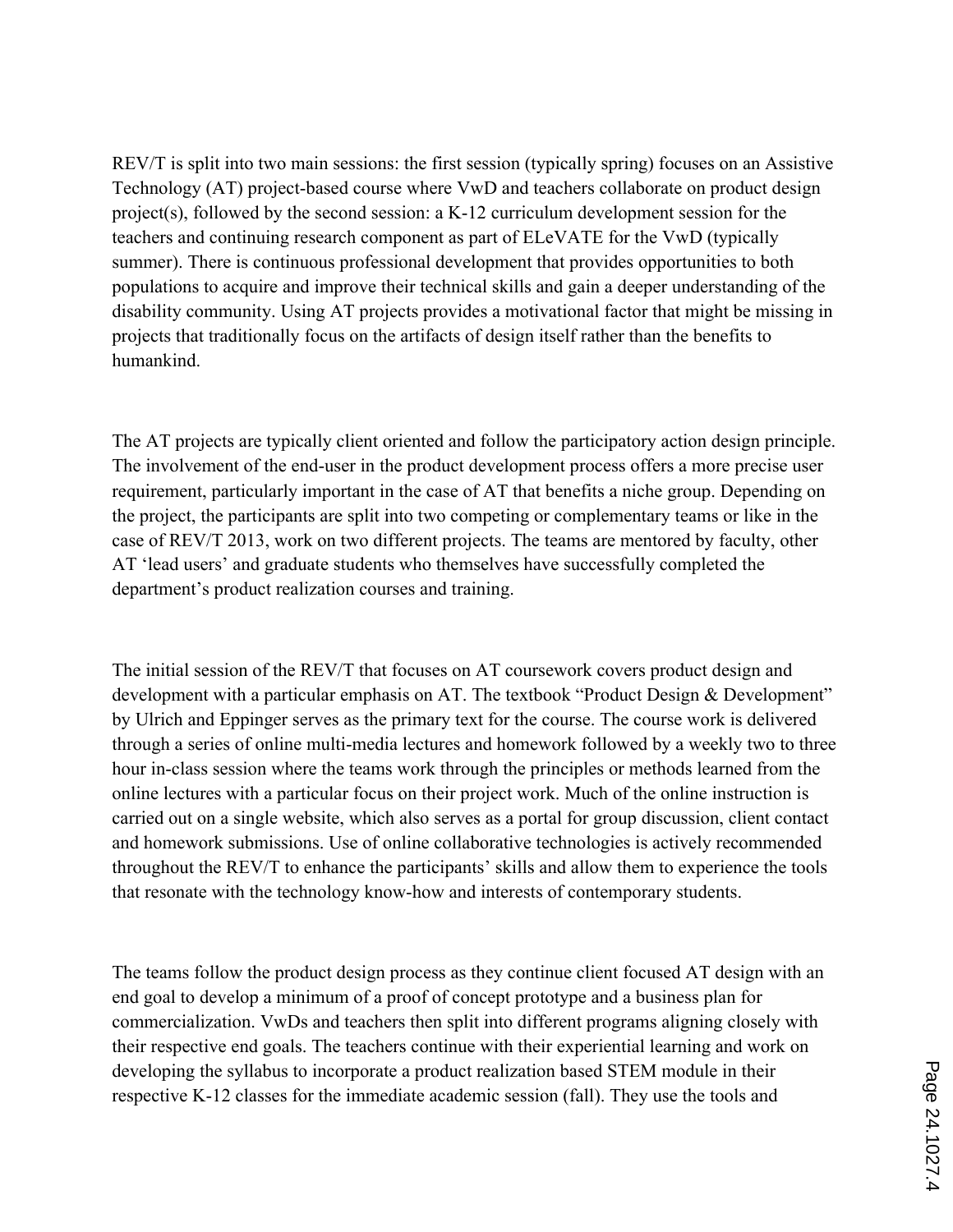technology experienced in the REV/T program to guide their pedagogy and activities. The schools are provided with additional support, if needed, to assist with the deployment of coursework along with 3D prototyping equipment to prototype student ideas. The participants' students work on a product design, culminating in a student design competition across the schools judged by a team chosen by the REV/T program organizers. On the other hand, VwD continue through the ELeVATE program and gain further research and technical experience, which will ultimately assist in their persistence through STEM degree programs.

The program was continuously assessed through online surveys and informal discussions with the participants throughout the duration of the program. A pre-post survey, focused on participant expectations and design efficacy, along with demographic information was used as part of the assessment, results of which are pending the completion of the program.

Seven teachers and four VwD participated in the REV/T 2013 program. While the VwDs were all male, there were three female teacher participants. Two AT projects were selected for the cohorts. A team of four teachers (2 male, 2 female) and three veterans worked on the project: design and development of assistive hunting device for a powered wheelchair client [AHD Group]. Three teachers (1 female, 2 male) and one veteran worked on the project: design and development of a robust enclosure for an activity-monitoring device that can be attached to a manual wheelchair wheel [AMD Group].

The projects were selected from a list of ongoing projects at HERL and from disability community partners, based on the availability of the stakeholder clients and potential learning outcomes from the projects. The groups persisted with the design effort developing proof of concept prototypes, writing up a final research paper describing the design, a commercialization plan, and two posters for the QoLT poster sessions.

Future steps and conclusions

The focus of the current iteration of the program was to include VwDs and teachers in a single streamlined program and develop a strategy for future implementation of REV/T programs at QoLT. REV/T was successful in achieving this overarching goal. The first cohort will complete the program in early 2014, following which a more thorough analysis would be undertaken to answer fundamental research questions the program began with: What were the teachers initial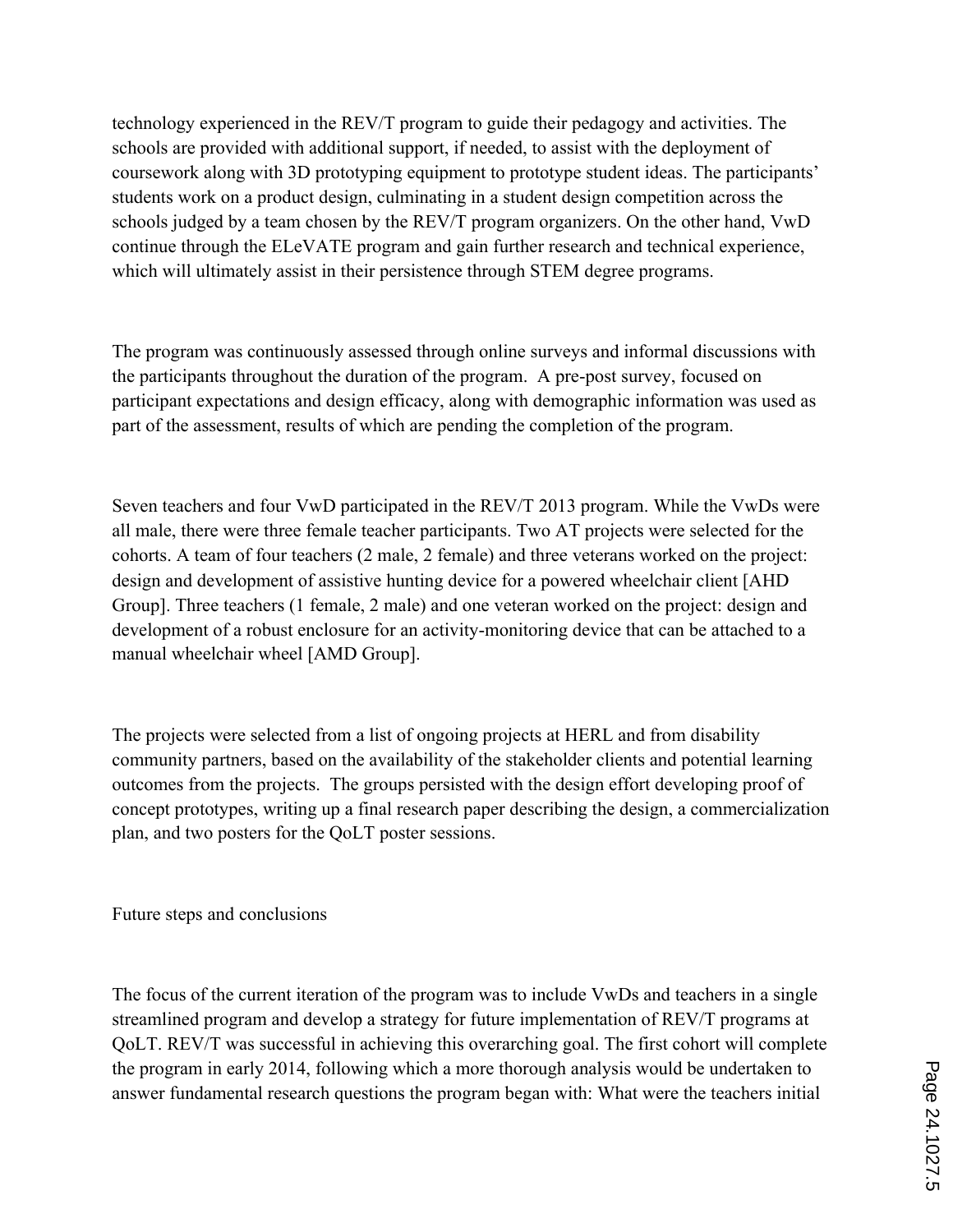conceptions and usage of design in their classroom, and how did they change after RET? What changes in the teachers are linked to the RET program and which cannot be explained by the RET? How did the incorporation of VwD affect the overall experience for the teachers and affect their classroom teaching?

VwDs, through their military experiences, provide an additional dimension to the experiential learning provided to the teachers through the RET program. VwDs, themselves, benefit from the program and have shown an increased appreciation and interest in technology and engineering. All four participants continued on through the ELeVATE program in the subsequent term for additional technical skills training and experiential learning. The teachers benefited from the AT based projects and gained a better understanding of the disability community. In addition, the teachers had an increased understanding of the product design and development process and were able to implement the same in their K-12 classes. Overall, the program successfully engaged the target population in STEM related activities and helped them towards their subsequent professional goals.

The program suffered from baseline technology familiarity and experience of the participants. To solve this issue, a more focused workshop on the use of available online collaborative tools and CAD software will be incorporated in the next cohort for REV/T. In order to better understand the effect of the REV/T experience on VwD and their academic goals, the next cohort will focus on including newly returning VwD who are at the beginning of their undergraduate programs in science related fields.

A more concentrated effort on the long-term effects of the program on the participants' career pathways is needed. REV/T offers opportunities to study two varied population groups while better understanding their needs and identifying ways to improve their professional skills. The program provides additional resources to veterans transitioning to academia and unique experiences and values for the teachers that can be carried forward through to their students.

## Acknowledgements

This project is supported by the grants: Connecting Research and Teaching through Product Innovation: QoLT RET site EEC1161880, Research Experience for Veterans/Teachers (supplement to the QoLT Engineering Research Center EEC0540865), and Veterans' Research Supplement EEC1360573.